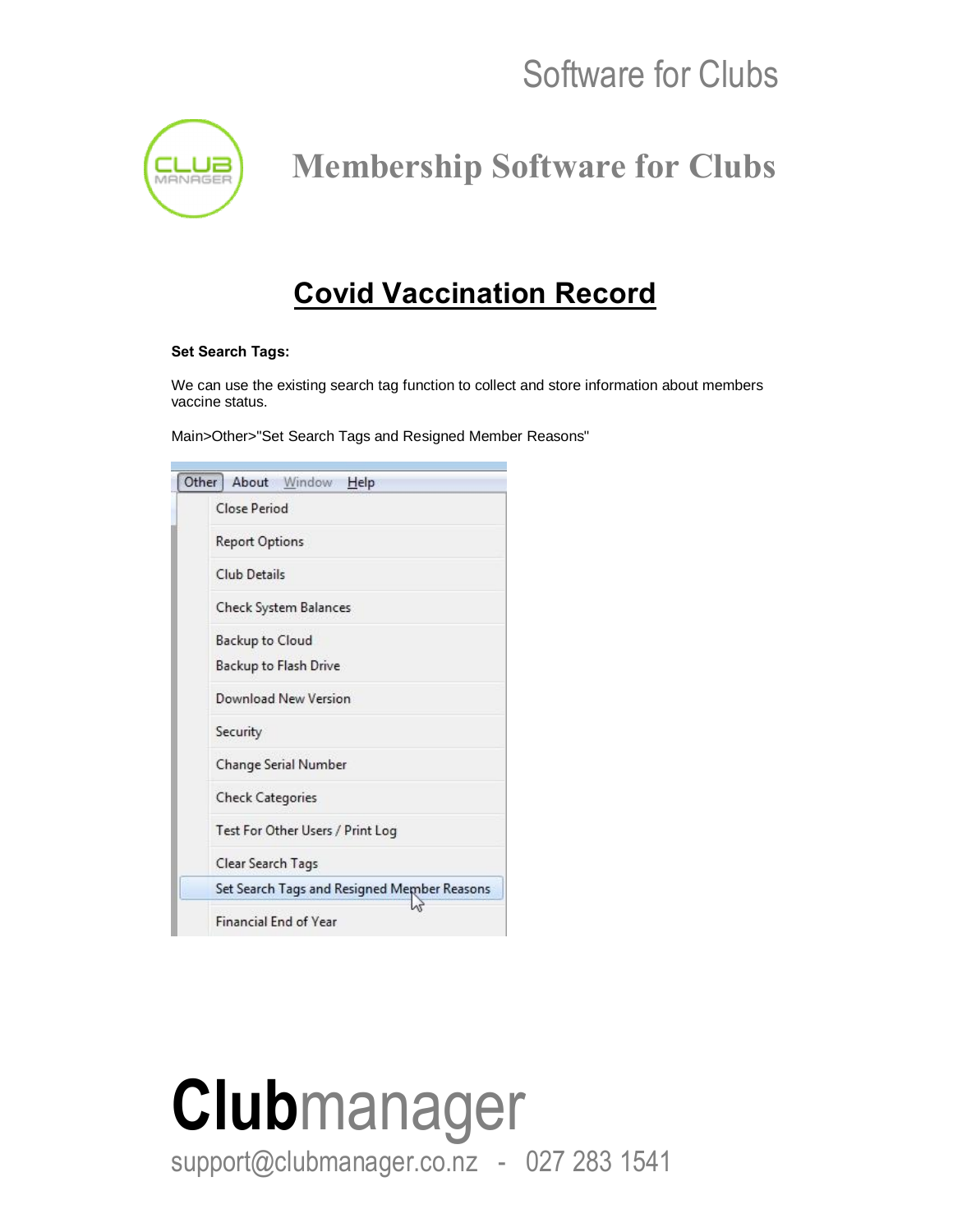You just type in to create a new search tag in Membership Details.

Have setup a few of these with clubs already and on reflection I think 3 tags as below will cover all bases.

If you have already used the number one spot which I have set as unvaccinated, give me a bell as we can clear it out.

Using number one then enables us to globally set all members as no vaccine until you see the covid passports. Call me to set this up

| <b>Club Details</b> |                                  |                                |                                                    |
|---------------------|----------------------------------|--------------------------------|----------------------------------------------------|
|                     | Name Club Manager Ltd            |                                | $\checkmark$                                       |
|                     | Membership Details - Search Tags | Membership Details - More Info | $\overline{\mathsf{x}}$<br><b>Resigned Reasons</b> |
|                     | 1. Unvaccinated                  | 16.                            | 1. Category Resigned by System                     |
| 2.                  |                                  | 17.                            | 2. Lapsed                                          |
| $\overline{3}$ .    |                                  | 18.                            | 3. Moved                                           |
| 4.                  |                                  | 19.                            | 4. Not Playing                                     |
| 5.                  |                                  | 20.                            | 5. Financial                                       |
|                     | 6. Vaccinated                    | 21.                            | 6. Health                                          |
|                     | 7. Vaccine Booster               | 22.                            | 7. Deceased                                        |
| 8.                  |                                  | 23.                            | 8. Joined Other Club                               |
| 9.                  |                                  | 24.                            | 9. Dissatisfied                                    |
| 10.                 |                                  |                                | 10. No Reason Given                                |
| 11.                 |                                  |                                | 11. Subs Increase                                  |
| 12.                 |                                  |                                |                                                    |
| 13.                 |                                  |                                |                                                    |
| 14.                 |                                  |                                |                                                    |
| 15 <sub>1</sub>     |                                  |                                | Set Search Tag 1 on<br>Ņ                           |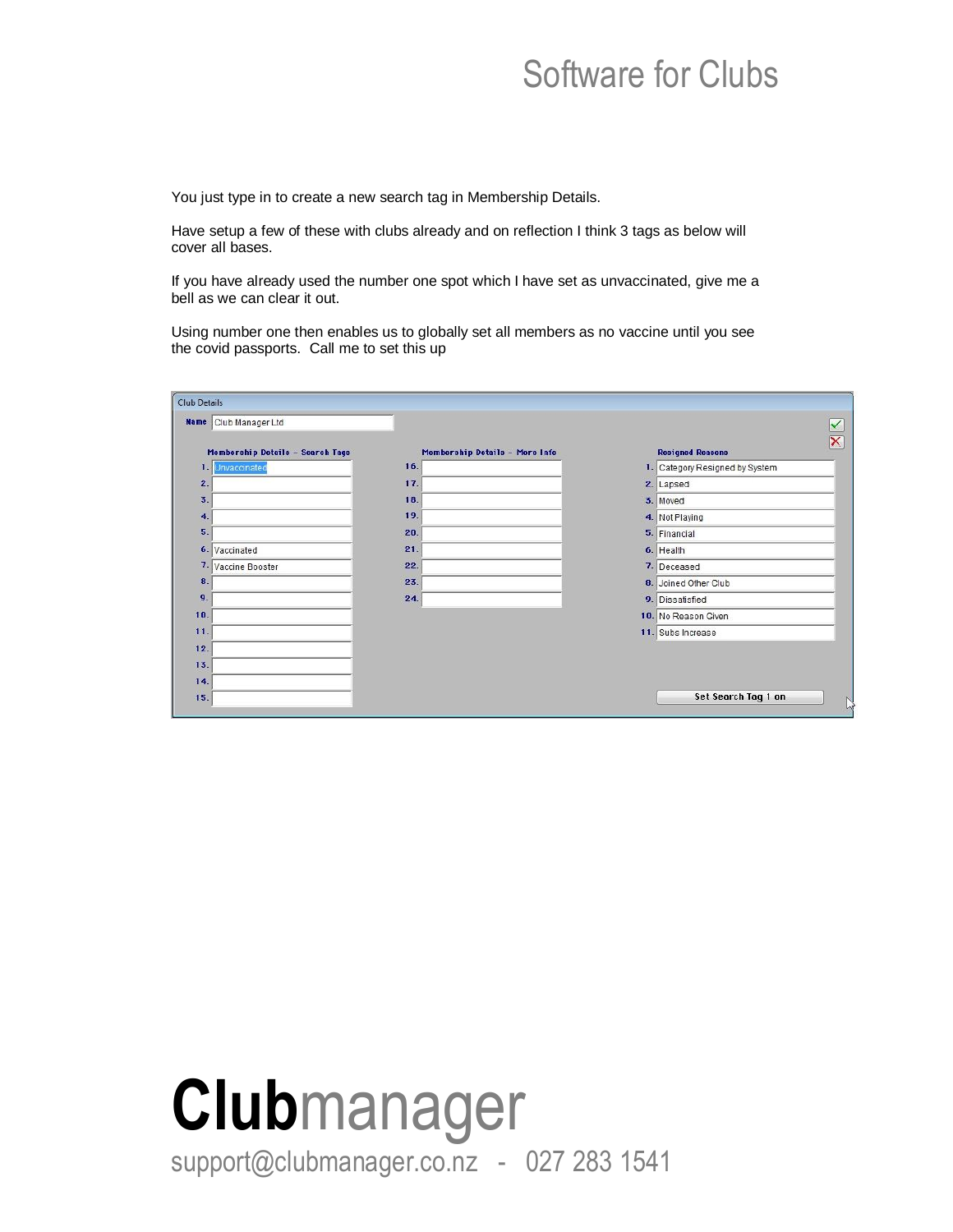#### **Using the Search Tag:**

In Membership Details find the member and then click on the Search Tag tab pane.

| Membership Details      |                           |                         |                                |                                  |                          |                                              |                                          |                    |
|-------------------------|---------------------------|-------------------------|--------------------------------|----------------------------------|--------------------------|----------------------------------------------|------------------------------------------|--------------------|
| <b>Alpha Code ELLI</b>  |                           | Gender<br>N/a           | o Male<br><b>Female</b>        |                                  |                          | Partner                                      | 1236<br>Partner                          | Next F2            |
| Member No. 1234         |                           |                         |                                | <b>Notes</b>                     |                          |                                              | Ä                                        | Preu F3            |
| Surname <b>ELLIS</b>    |                           |                         |                                |                                  |                          |                                              |                                          | Find F4            |
| <b>First Name Craig</b> |                           |                         |                                |                                  |                          |                                              |                                          |                    |
| Mail Prefix             |                           |                         |                                |                                  |                          |                                              |                                          | Insert F5          |
|                         | <b>Centact CONTACT</b>    |                         |                                |                                  |                          |                                              | $\preccurlyeq$                           | Edit F6            |
| <b>Standing Charges</b> | Address & Phone           | Search <sub>V</sub> ags | Contacts<br><b>Notes</b>       | House                            | Family & Entrance Fees   |                                              |                                          |                    |
| Code                    | <b>Description</b>        |                         | <b>Reference</b>               |                                  | Rate                     | <b>V</b> Email Subs/House                    |                                          | Delete             |
| Z.                      | <b>CONTACT</b>            |                         |                                |                                  | ×.                       | <b>Den't Print Subs</b>                      |                                          |                    |
|                         |                           |                         |                                |                                  |                          | <b>Don't Change Sub Amount</b>               |                                          | Resign             |
|                         |                           |                         |                                |                                  |                          | <b>Non Financial</b><br><b>No Bulk Email</b> |                                          |                    |
|                         |                           |                         |                                |                                  |                          | <b>Paying by Installment</b>                 |                                          | $\mathcal{P}$      |
|                         |                           |                         |                                |                                  |                          | <b>Golf Rewards</b>                          |                                          | Search             |
|                         |                           |                         |                                |                                  |                          | 9 Hole Handicap                              |                                          |                    |
|                         |                           |                         |                                |                                  |                          | Don't Export for Slope                       |                                          | 職                  |
|                         |                           |                         |                                |                                  |                          | <b>Subs Balance</b>                          | <b>to</b>                                | Email              |
|                         |                           |                         |                                |                                  | $\overline{\phantom{a}}$ | 345.00                                       | Ledger Activity                          |                    |
| $\theta$                | $\mathcal{A}$             | $\Diamond$              | ö                              | €.                               | 5                        | Т                                            |                                          | 5<br>Print Letter  |
| Add                     | Edit                      | Delete                  | <b>Generate Subscription</b>   | <b>Email Subs</b>                | <b>Print Subs</b>        | <b>Sundry Invoice</b>                        | <b>Record Payment</b>                    |                    |
|                         |                           |                         |                                |                                  |                          |                                              |                                          | 5<br>Print Label   |
|                         | <b>Automatic Payments</b> |                         | <b>Direct Debit Payments</b>   |                                  |                          | <b>Cycle Billing</b>                         | <b>Expiry Date</b>                       |                    |
| Amount                  |                           | Amount                  |                                |                                  | <b>Next Due</b>          |                                              |                                          | 5                  |
| <b>Next Due</b>         |                           | <b>Next Due</b>         |                                |                                  | Frequency                | <b>O</b> Annually                            | <b>Debentures</b>                        | <b>Cat History</b> |
| Last Due                |                           | Last Due                |                                |                                  |                          | Quarterlu                                    | <b>IRD No.</b>                           | ō                  |
| Frequency o Monthly     |                           | <b>DD Bank No.</b>      |                                | $\overline{ }$                   |                          | <b>Six Monthly</b><br>Monthly                | $\mathbf{\mathbf{z}}$<br><b>Tax Rate</b> | <b>Comms List</b>  |
|                         | Fortnightly               |                         | <b>Frequency O Monthly</b>     | <b>Quarterly</b>                 |                          | 4 Monthly                                    |                                          | Save F7            |
|                         | Weekly                    |                         | <b>G</b> Fortnightly<br>Weekly | <b>Bi Monthly</b><br>Six Monthly |                          |                                              |                                          |                    |
|                         |                           |                         | Subs Balance                   |                                  |                          |                                              |                                          | <b>Cancel F8</b>   |
|                         |                           |                         |                                |                                  |                          |                                              |                                          | Close F9           |

Click Edit on the right hand side and set the check box

| Membership Details                     |                     |                   |                        |                                 |             |              |              |                          |
|----------------------------------------|---------------------|-------------------|------------------------|---------------------------------|-------------|--------------|--------------|--------------------------|
| Alpha Code ELLI                        | Gender              | N/a<br>$\sqrt{2}$ | Female Notes<br>o Male |                                 |             | Partner 1236 | Partner      | Next F2                  |
| Member No. 1234                        |                     |                   |                        |                                 |             |              | $\Delta$     | Preu F3                  |
| Surname ELLIS                          |                     |                   |                        |                                 |             |              |              | Find F4                  |
| <b>First Name Craig</b><br>Mail Prefix |                     |                   |                        |                                 |             |              |              |                          |
| Contact CONTACT                        |                     |                   |                        |                                 |             |              | $\pi$        | Insert F5                |
|                                        |                     |                   |                        |                                 |             |              |              | Edit F6                  |
| <b>Standing Charges</b>                | Address & Phone     | Search Tags       | Contacts<br>Notes      | Family & Entrance Fees<br>House |             |              |              | Delete                   |
|                                        | <b>Unvaccinated</b> |                   | Vaccinated V           |                                 | $\boxed{[}$ |              |              |                          |
|                                        |                     |                   | Vaccine Booster        |                                 |             |              |              | Resign                   |
|                                        |                     |                   |                        |                                 |             |              |              |                          |
|                                        |                     | Ē                 |                        |                                 |             |              |              | $\mathcal{P}$            |
|                                        |                     |                   |                        |                                 |             |              |              | Search                   |
|                                        |                     | Type Tag          |                        | $\mathcal{L}$                   |             |              |              | G.                       |
|                                        | <b>Selection</b>    |                   |                        |                                 |             |              | $\mathbb{P}$ | Email                    |
|                                        |                     |                   |                        |                                 |             |              |              |                          |
|                                        |                     |                   |                        |                                 |             |              |              | 0<br><b>Print Letter</b> |
|                                        |                     |                   |                        |                                 |             |              |              |                          |
|                                        |                     |                   |                        |                                 |             |              |              | <b>Print Label</b>       |
|                                        |                     |                   |                        |                                 |             |              |              | 6                        |
|                                        |                     |                   |                        |                                 |             |              |              | <b>Cat History</b>       |
|                                        |                     |                   |                        |                                 |             |              |              | Ò                        |
|                                        |                     |                   |                        |                                 |             |              |              | <b>Comms List</b>        |
|                                        |                     |                   |                        |                                 |             | $\lambda$    |              | Save F7                  |
|                                        |                     |                   |                        |                                 |             | $\div$       |              | Cancel F8                |
|                                        |                     |                   |                        |                                 |             |              |              | Close F9                 |
|                                        |                     |                   |                        |                                 |             |              |              |                          |